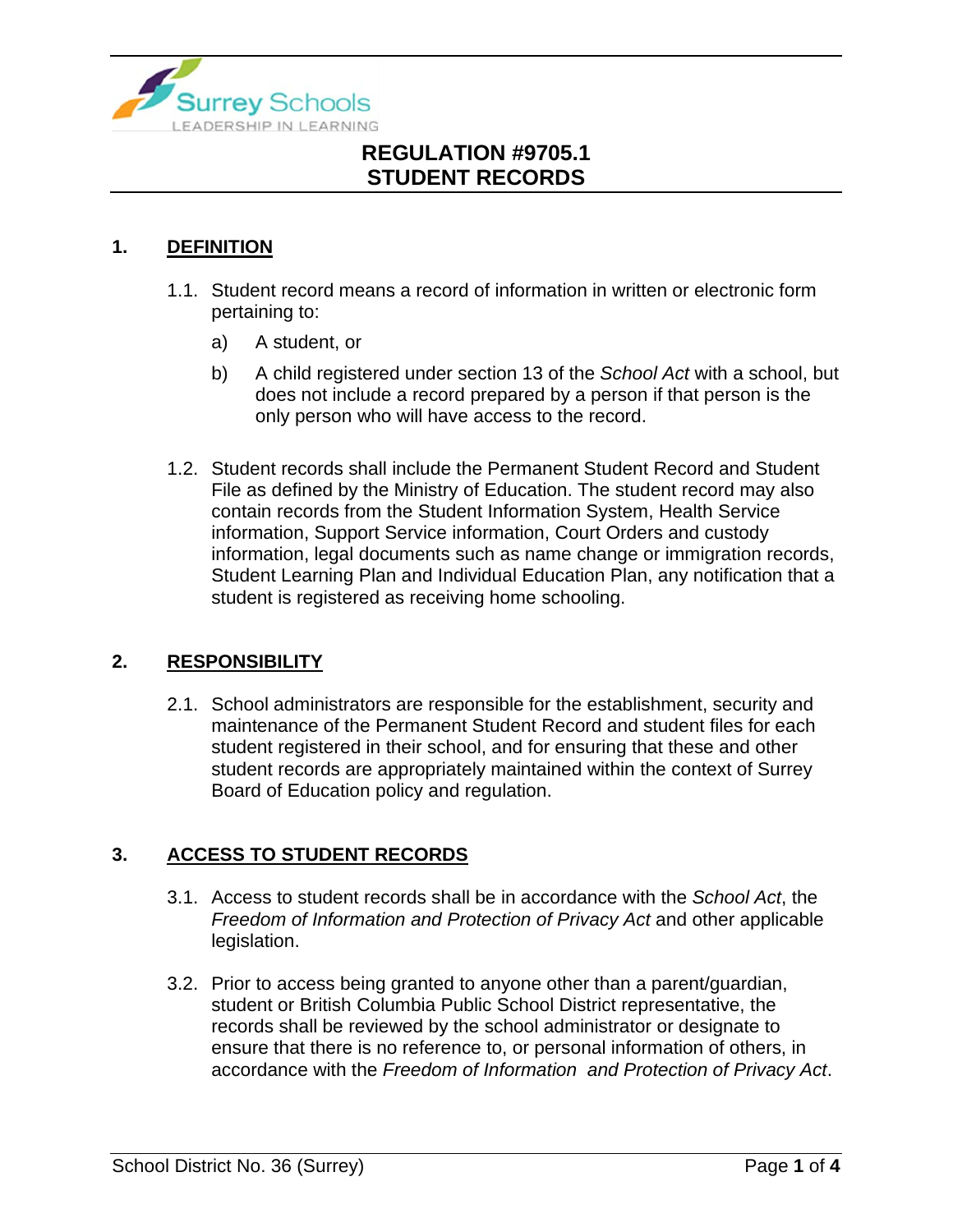

- 3.3. In the absence of a court order limiting access to a child, parents or guardians, with or without the student present may review their child's record in consultation with appropriate professional staff.
- 3.4. All or a portion of a student's record may be disclosed to a person who is planning for the delivery of, or delivering, health services, social services or other support services to the student. Such disclosure will be made to the **Ministry of Children and Family Development**, Health or the Attorney General on receiving a written request. Such disclosure to other persons or agencies requires the written approval of the parent/guardian (or the student, if the student has attained the age of majority).
- 3.5. Student records may be released to the School Protection Program to defend any claims or potential claims. Where persons represent themselves as acting on behalf of the Schools Protection Program, their identity can be confirmed by contacting School District No. 36 (Surrey)'s Director, Internal Audit & Risk Management who coordinates responses to claims and potential claims.
- 3.6. A summary of a student's school progress may be provided to prospective employers, at the written request of the former student.
- 3.7. Documentation will be kept in the student's record of any person reading the file other than parent/guardian, student, school or school district officials.
- 3.8. When such requests do not fall within the foregoing criteria, requests for student records are to be directed to Records Management Services. Except as noted above, or otherwise authorized by law, student records will not be released unless the school district is presented with a court order.

### **4. TRANSER OF RECORDS**

4.1. The original student record is to be forwarded directly to any British Columbia public school including: British Columbia Distance Education Schools, British Columbia Francophone Education Authority Schools, Provincial Resource Programs, Containment Centres, and British Columbia Alternate Schools to which a student transfers, in receipt of written confirmation that the student has enrolled in such school.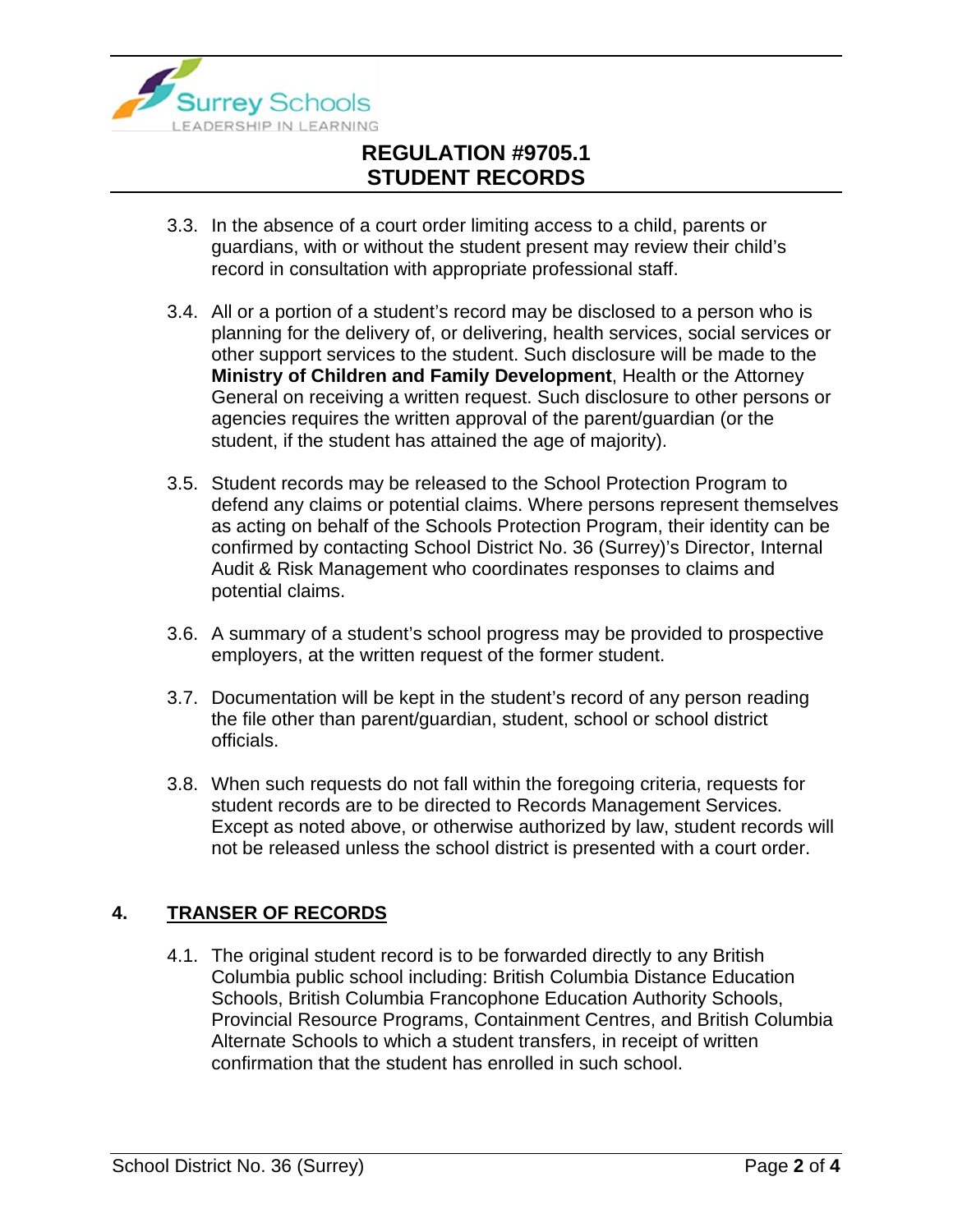

- 4.2. Where a transfer is to a public school outside the province or to an independent school, copies of records are to be forwarded on written confirmation of enrolment. Both the original permanent record card and a log book/tracking system are to be maintained at the school.
- 4.3. A log book/tracking system shall be maintained at each school for the purpose of recording all student record transfers. The log book will contain the date of transfer, the student name, date of birth, PEN and destination. The logs shall be retained for a period of 75 years from date of birth.
- 4.4. Student records shall be transferred in a sealed, district envelope, marked "Confidential", addressed to the school administrative officer.

#### **5. RETENTION**

- 5.1. The Permanent Record Card and selective information shall be contained in the student record and be retained by the school when a student withdraws from school or graduates.
- 5.2. All general information (ie. internal reports, teacher comments, referrals etc.) contained in a student record must be kept until the student reaches the age of twenty-two (22) years.
- 5.3. Graduated Students The Permanent Record Card and Official Student Transcript shall be filed by graduation year, alphabetically and shall be kept for fifty-five (55) years after the date of graduation.
- 5.4. Withdrawn Students When a student withdraws from the system, report cards for the last two (2) years shall be kept with the Permanent Record Card. The student record shall be filed by birth year, alphabetically and be retained for fifty-five (55) years after the student would normally have graduated.
- 5.5. Any debt owing information shall be kept with the Permanent Record Card/Official Student Transcript until cleared, or until the student reaches the age of twenty-two (22) years.